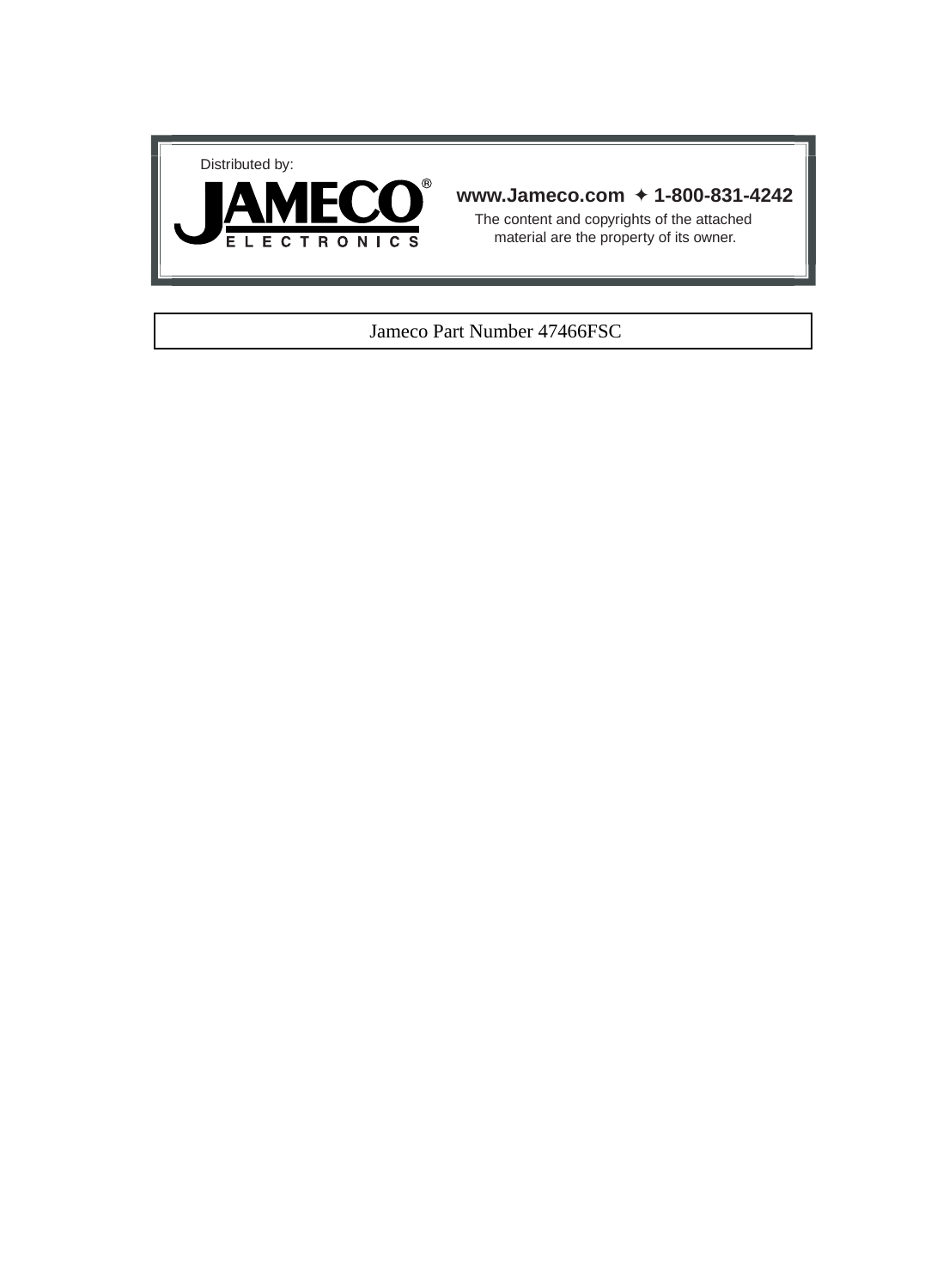**DM74LS32 Quad 2-Input OR Gate**

DM74LS32 Quad 2-Input OR Gate

# **DM74LS32 Quad 2-Input OR Gate**

# **General Description**

FAIRCHILD **SEMICONDUCTOR TM** 

This device contains four independent gates each of which performs the logic OR function.

# **Ordering Code:**

|            | Order Number   Package Number | <b>Package Description</b>                                                  |
|------------|-------------------------------|-----------------------------------------------------------------------------|
| DM74LS32M  | M14A                          | 14-Lead Small Outline Integrated Circuit (SOIC), JEDEC MS-120, 0.150 Narrow |
| DM74LS32SJ | M14D                          | 14-Lead Small Outline Package (SOP), EIAJ TYPE II, 5.3mm Wide               |
| DM74LS32N  | <b>N14A</b>                   | 14-Lead Plastic Dual-In-Line Package (PDIP), JEDEC MS-001, 0.300 Wide       |

Devices also available in Tape and Reel. Specify by appending the suffix letter "X" to the ordering code.

# **Connection Diagram Function Table**



 $Y = A + B$ 

| Inputs |   | Output |  |  |
|--------|---|--------|--|--|
|        | в |        |  |  |
|        |   |        |  |  |
|        | н | Н      |  |  |
| н      |   | Н      |  |  |
|        |   |        |  |  |

H = HIGH Logic Level<br>L = LOW Logic Level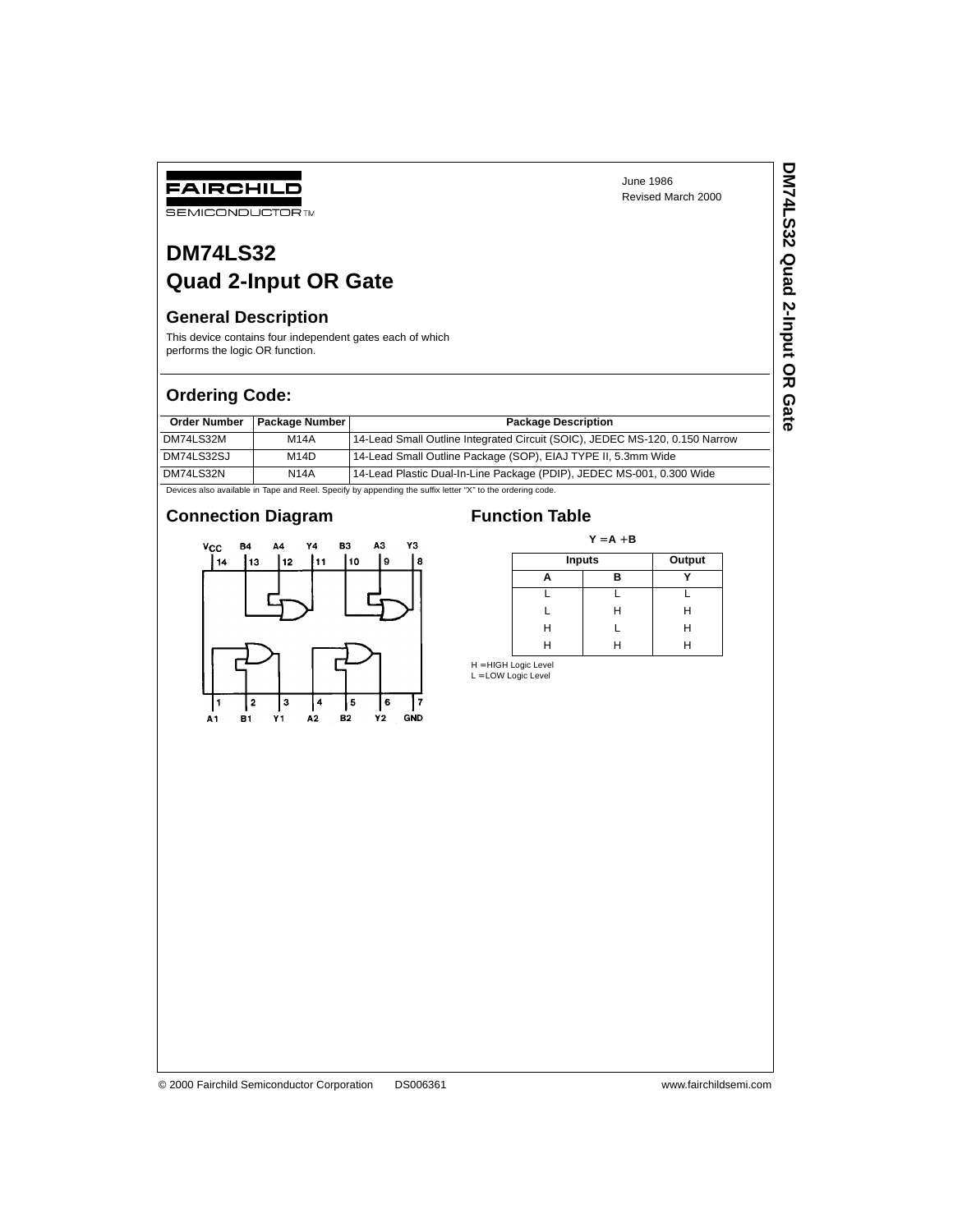# **Absolute Maximum Ratings**(Note 1)

| Supply Voltage                       | 7V                                  |
|--------------------------------------|-------------------------------------|
| Input Voltage                        | 7V                                  |
| Operating Free Air Temperature Range | $0^{\circ}$ C to +70 $^{\circ}$ C   |
| Storage Temperature Range            | $-65^{\circ}$ C to $+150^{\circ}$ C |

**Note 1:** The "Absolute Maximum Ratings" are those values beyond which<br>the safety of the device cannot be guaranteed. The device should not be<br>operated at these limits. The parametric values defined in the Electrical Characteristics tables are not guaranteed at the absolute maximum ratings. The "Recommended Operating Conditions" table will define the conditions for actual device operation.

### **Recommended Operating Conditions**

| Symbol                 | <b>Parameter</b>                 | Min  | Nom | Max    | <b>Units</b> |
|------------------------|----------------------------------|------|-----|--------|--------------|
| $\overline{V_{CC}}$    | <b>Supply Voltage</b>            | 4.75 |     | 5.25   |              |
| $V_{\text{IH}}$        | <b>HIGH Level Input Voltage</b>  |      |     |        |              |
| $V_{IL}$               | <b>LOW Level Input Voltage</b>   |      |     | 0.8    |              |
| <b>I</b> <sub>OH</sub> | <b>HIGH Level Output Current</b> |      |     | $-0.4$ | mA           |
| $I_{OL}$               | <b>LOW Level Output Current</b>  |      |     |        | mA           |
|                        | Free Air Operating Temperature   |      |     | 70     | °C           |

# **Electrical Characteristics**

over recommended operating free air temperature range (unless otherwise noted)

| Symbol           | Parameter                                                                | <b>Conditions</b>                                             | Min   | Typ<br>(Note 2) | Max     | Units  |
|------------------|--------------------------------------------------------------------------|---------------------------------------------------------------|-------|-----------------|---------|--------|
| V <sub>1</sub>   | Input Clamp Voltage                                                      | $V_{CC}$ = Min, $I_1$ = -18 mA                                |       |                 | $-1.5$  | V      |
| $V_{OH}$         | <b>HIGH Level</b>                                                        | $V_{CC}$ = Min, $I_{OH}$ = Max                                | 2.7   | 3.4             |         | $\vee$ |
|                  | Output Voltage                                                           | $V_{IH} = Min$                                                |       |                 |         |        |
| $V_{OL}$         | <b>LOW Level</b>                                                         | $V_{CC}$ = Min, $I_{OL}$ = Max                                |       | 0.35            | 0.5     | $\vee$ |
|                  | Output Voltage                                                           | $V_{II}$ = Max                                                |       |                 |         |        |
|                  |                                                                          | $I_{\text{OL}} = 4 \text{ mA}$ , $V_{\text{CC}} = \text{Min}$ |       | 0.25            | 0.4     |        |
| 4                | Input Current @ Max Input Voltage                                        | $V_{\text{CC}}$ = Max, $V_{\text{I}}$ = 7V                    |       |                 | 0.1     | mA     |
| $I_{\rm IH}$     | <b>HIGH Level Input Current</b>                                          | $V_{CC}$ = Max, $V_1$ = 2.7V                                  |       |                 | 20      | μA     |
| ŀμ               | <b>LOW Level Input Current</b>                                           | $V_{CC}$ = Max, $V_1$ = 0.4V                                  |       |                 | $-0.36$ | mA     |
| $I_{OS}$         | Short Circuit Output Current                                             | $V_{\text{CC}}$ = Max (Note 3)                                | $-20$ |                 | $-100$  | mA     |
| $I_{\text{CCH}}$ | Supply Current with Outputs HIGH                                         | $V_{CC}$ = Max                                                |       | 3.1             | 6.2     | mA     |
| $I_{CCL}$        | Supply Current with Outputs LOW                                          | $V_{C}C = Max$                                                |       | 4.9             | 9.8     | mA     |
|                  | <b>Note 2:</b> All typicals are at $V_{CC} = 5V$ , $T_A = 25^{\circ}C$ . |                                                               |       |                 |         |        |

**Note 3:** Not more than one output should be shorted at a time, and the duration should not exceed one second.

# **Switching Characteristics**

at  $V_{CC} = 5V$  and  $T_A = 25^{\circ}C$ 

| Symbol           | <b>Parameter</b>         |               |     |               |     |              |
|------------------|--------------------------|---------------|-----|---------------|-----|--------------|
|                  |                          | $C_1 = 15 pF$ |     | $C_1 = 50 pF$ |     | <b>Units</b> |
|                  |                          | Min           | Max | Min           | Max |              |
| $t_{PLH}$        | Propagation Delay Time   | 3             | 11  | 4             | 15  | ns           |
|                  | LOW-to-HIGH Level Output |               |     |               |     |              |
| t <sub>PHL</sub> | Propagation Delay Time   | 3             | 11  | 4             | 15  | ns           |
|                  | HIGH-to-LOW Level Output |               |     |               |     |              |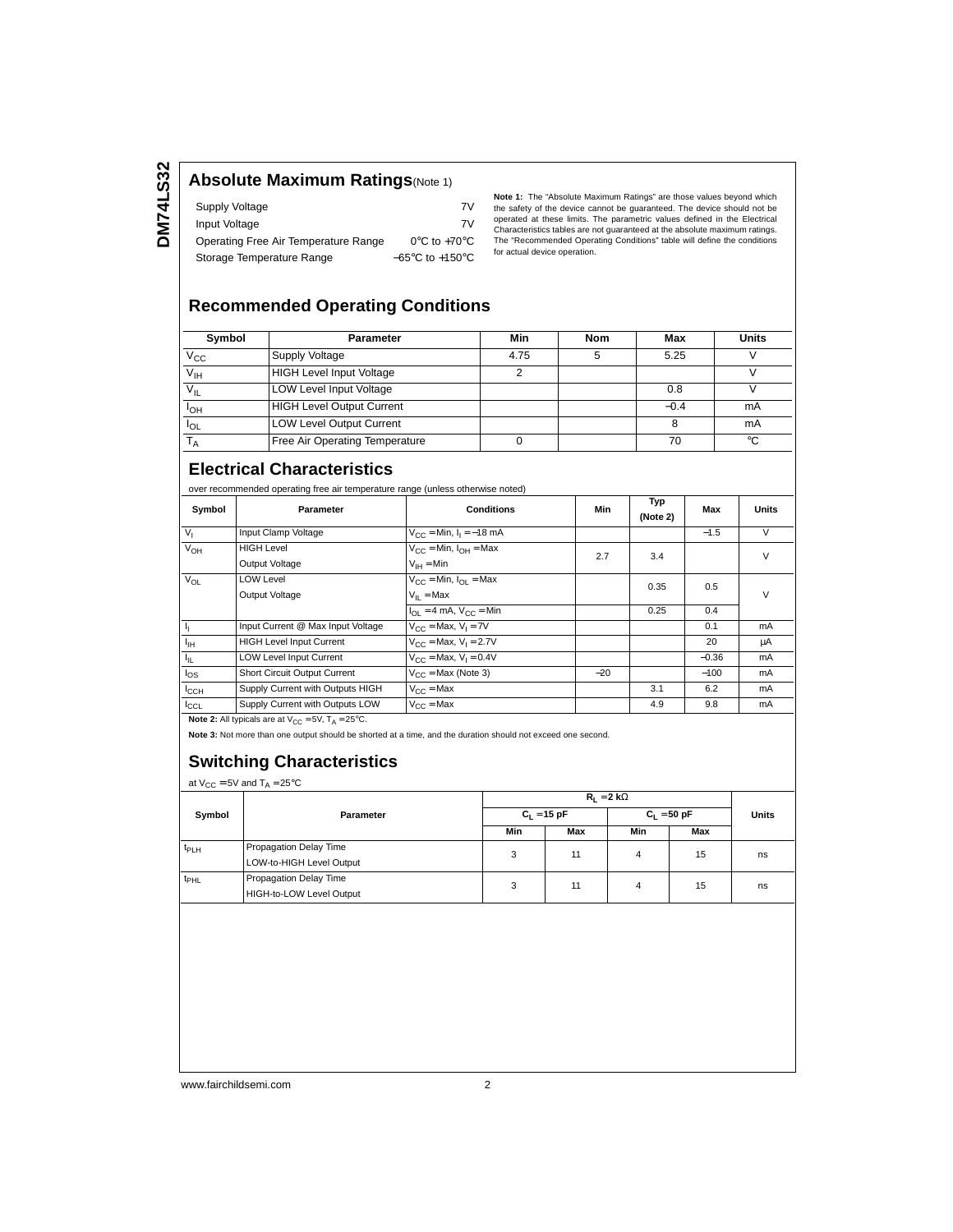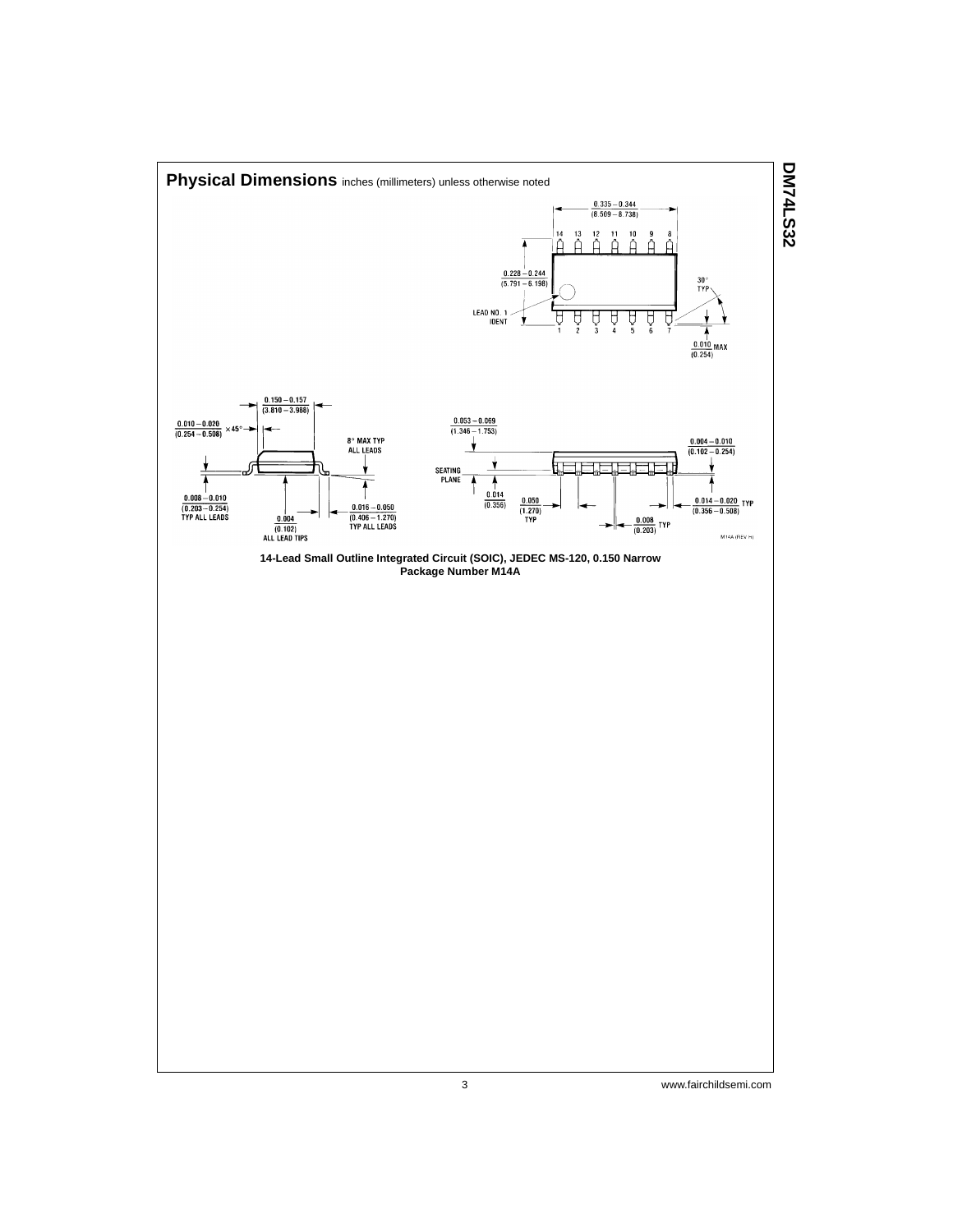